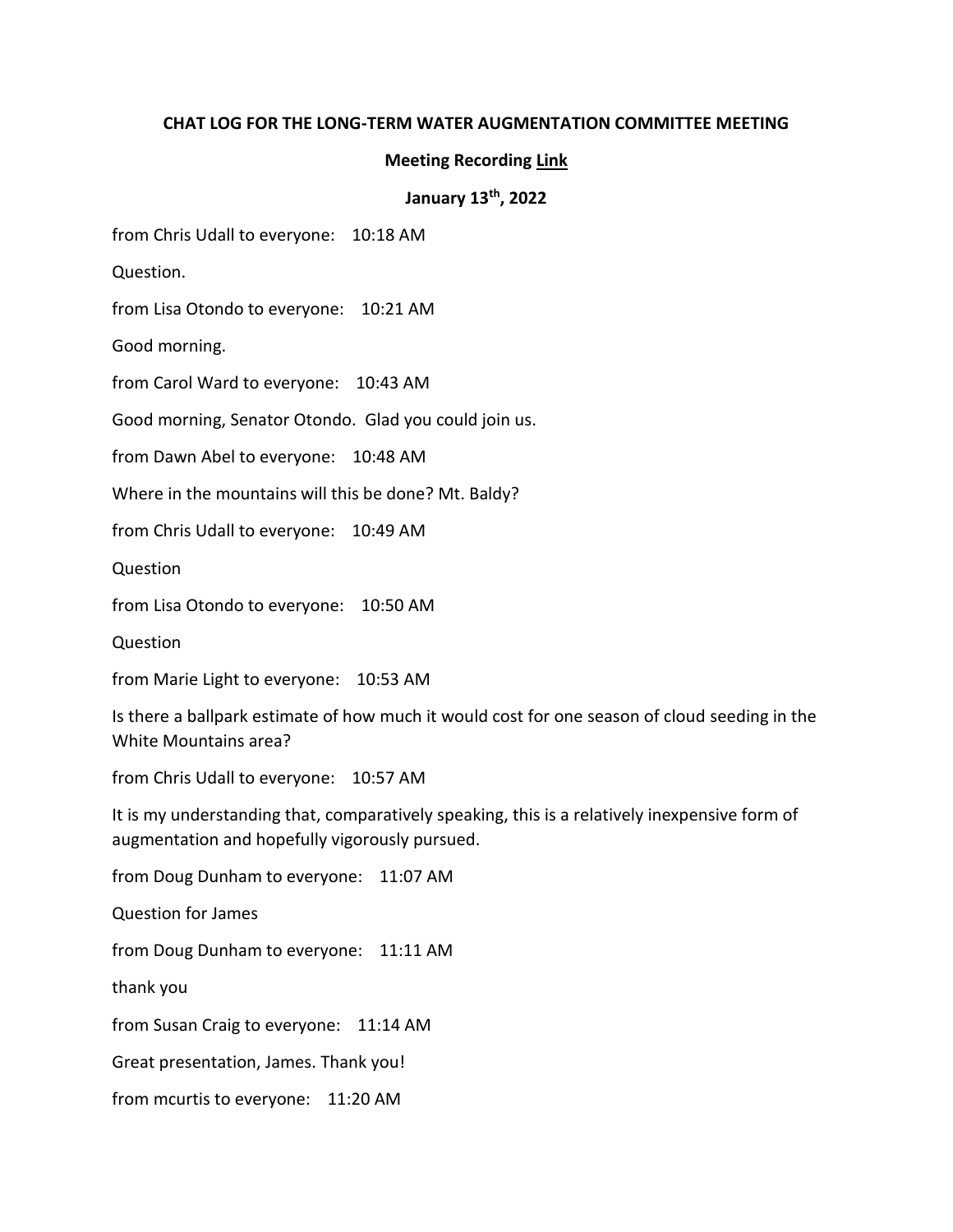michael Curtis

from Chris Udall to everyone: 11:20 AM

I'm interested.

from Pat Jacobs to everyone: 11:26 AM

I am interested

from Warren Tenney to everyone: 11:27 AM

Comment

from Dawn Abel to everyone: 11:27 AM

I think, due to the water crisis, every option should be on the table.

from ADWR - Host to everyone: 11:30 AM

https://new.azwater.gov/sites/default/files/Desal\_Legal%26Reg\_Summary-FINAL-210325\_0.pdf

from Craig Caggiano City of Tempe to everyone: 11:37 AM

will the committee be addressing Warren's question about the definition(s) of the purpose of augmentation?

from Terri Sue Rossi to everyone: 11:39 AM

Would lining unlined canals in SCIDD qualify as an augmentation project?

from Simone Kjolsrud to everyone: 11:43 AM

I would also like to hear the committee define whether augmentation is considered a new water supply for new uses? Or is "augmentation" intended to back fill supplies being reduced due to shortage?

from Carol Ward to everyone: 11:45 AM

We will re-share the presentations SRP made not long ago to this group regarding watershed management

from Charlie Ester/Salt River Project to everyone: 11:47 AM

Thank you, Carol.

from Doug Dunham to everyone: 11:47 AM

comment/question

from Sandy Fabritz to everyone: 11:49 AM